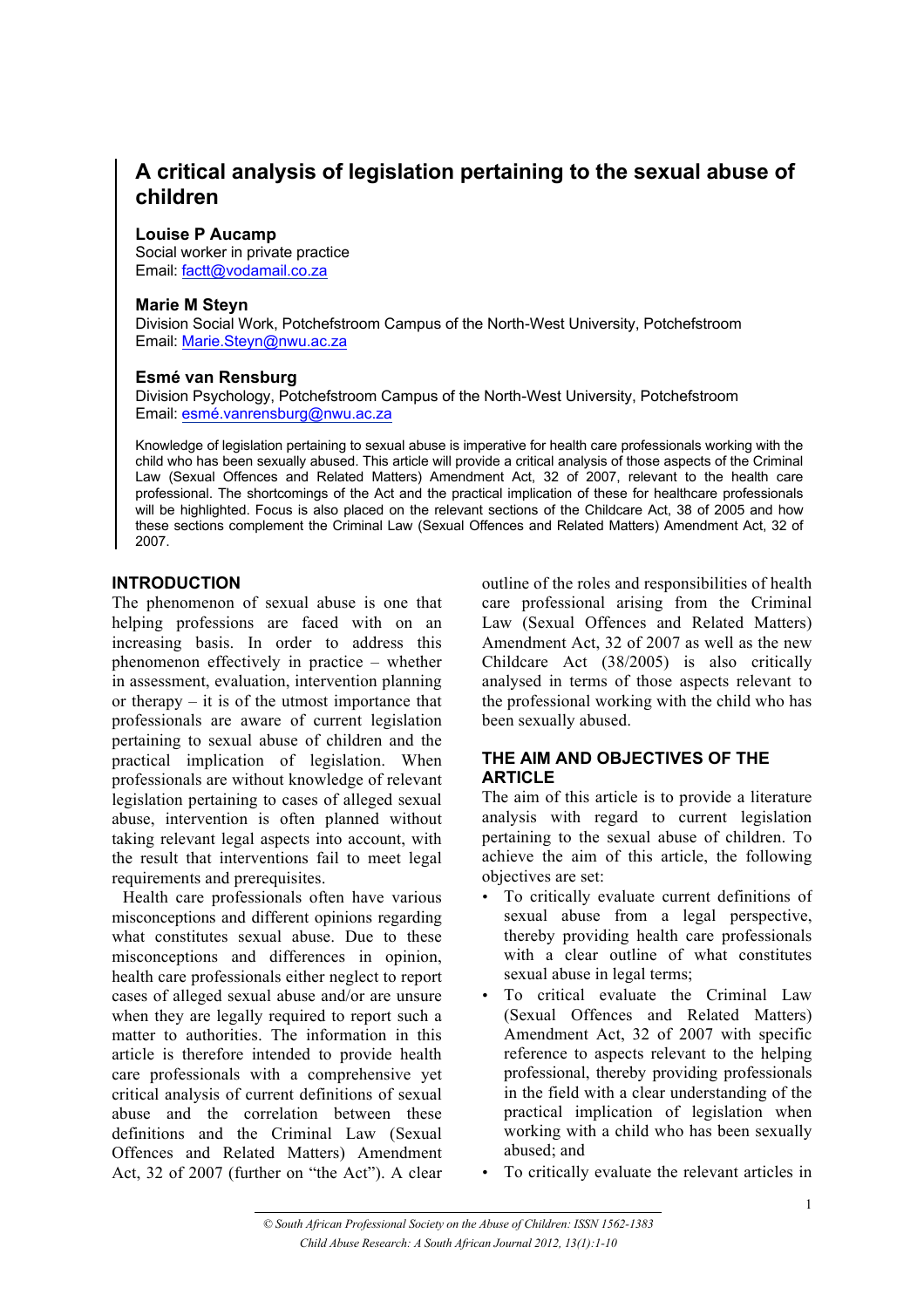the Child Care Act (38/2005) pertaining to the sexual abuse of children, highlighting the roles and responsibilities of the professional working in the field of sexual abuse.

## **DEFINING SEXUAL ABUSE WITHIN CURRENT LEGISLATION**

Until the recent commencement of the Criminal Law (Sexual Offences and Related Matters) Amendment Act, 32 of 2007, behaviour that was previously described as sexual offences against children, was mainly dealt with by the common law. The definition of sexual abuse of children was further limited to terms in the common law such as *rape*, *indecent assault* and/or *incest* (Minnie 2009:526).

In the Criminal Law (Sexual Offences and Related Matters) Amendment Act, 32 of 2007, however, sexual offence against children is defined in much clearer and broader terms, while the various underlying dynamics of sexual abuse, such as grooming of a child, is for the first time addressed by legislation pertaining to the sexual abuse of children. Although the Criminal Law (Sexual Offences and Related Matters) Amendment Act, 32 of 2007 is a welcome addition to legislation aimed at protecting children, the authors are of the opinion that there are still a variety of weaknesses in the Act that needs to be addressed. In the section to follow, the relevant content of the Act and those aspects relevant to the health care professional working with children who have been sexually abused will be critically analysed.

## **Defining sexual abuse in the framework of the Criminal Law (Sexual Offences and Related Matters) Amendment Act, 32 of 2007**

Child sexual abuse encompasses a wide spectrum of acts and there are often disagreement between professionals about both when and whether certain sexual acts are abusive. From a legal point of view, sexual abuse is defined by the Act as any person who engages a child (*a person under the age of 18*) in a sexual act, with or without the consent of the child. A *sexual act* is defined as an act of sexual penetration or an act of sexual violation. *Sexual penetration* is seen as any sexual form of penetration to any extent whatsoever by the genital organ, any body part and/or object by one person into or beyond the genital organs, anus or mouth of another person (Criminal Law (Sexual Offences and Related Matters) Amendment Act, 32/2007).

*Sexual violation* includes any act which causes:

- direct or indirect contact between the genital organs, anus or breasts of one person and any part of the body of another person, including any object resembling or presenting the genital organs or anus of a person or animal;
- the mouth of one person and the genital organs, anus, breasts or mouth of another person;
- any other part of the body of another person that could cause sexual arousal or stimulation;
- masturbation of one person by another person; or
- insertion of any object resembling or representing the genital organs of a person or animal into or beyond the mouth of another person (Criminal Law (Sexual Offences and Related Matters) Amendment Act, 32/2007).

The terms *sexual penetration* and *sexual violation* provide a legal definition of what is often referred to in literature as *contact sexual abuse*. In sexual abuse literature, contact sexual abuse is described as sexually abusive behaviour where there is direct or indirect contact between the body of the child and that of the perpetrator(s) (Durbin 1998:16; Faller 2003:21-22; Labuschagne 1998:9; Potgieter 2000:19; Stop it Now 2008).

When defining sexual abuse, it is important to realise that sexual abuse is not limited to contact sexual behaviour, as described in the legal terms of sexual penetration and/or sexual violation. Much of sexual abusive behaviours as described in literature may be described as noncontact sexual abuse. Non-contact sexual abuse is viewed as sexually abusive behaviour where there is no direct contact between the child's body and that of the alleged perpetrator, and it thus involves other forms of sexual abusive behaviour in which actual physical contact is excluded (Durbin 1998:16; Faller 2003:21-22; Labuschagne 1998:9; Potgieter 2000:19; Stop it Now 2008).

Although the Act does make reference to behaviours that literature would describe as non-contact sexual abuse, it does not treat these non-contact sexual behaviours as sexual abuse. A person who commits these acts is guilty of the offence of compelling or causing a child to witness pornography, a sexual offence, a sexual act or self-masturbation (Criminal Law (Sexual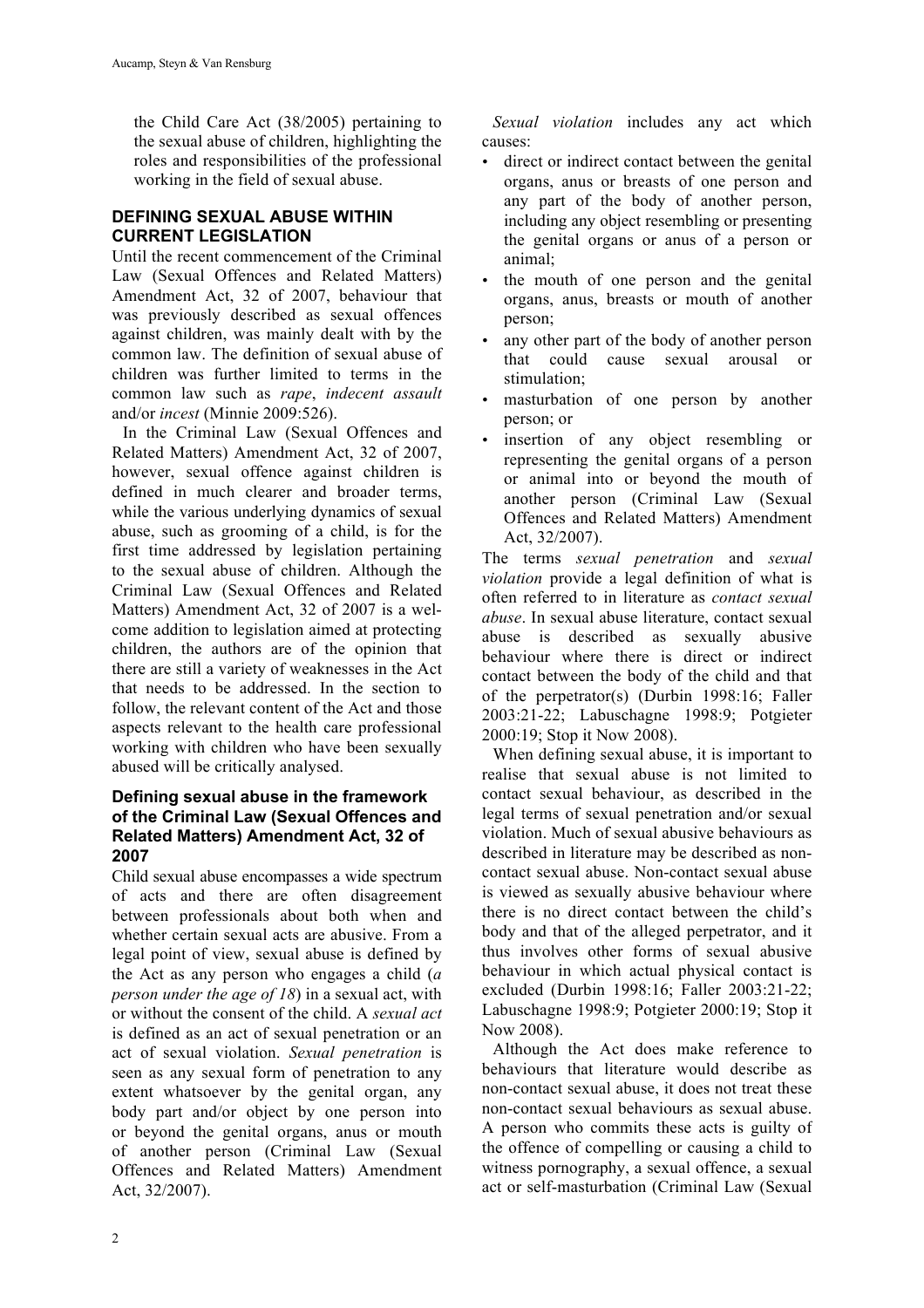Offences and Related Matters) Amendment Act, 32 of 2007 (3) (19a,b,c,); (21,1, 2, & 3)).

### **A critical analysis of the definition of sexual abuse as described in the Criminal Law (Sexual Offences and Related Matters) Amendment Act, 32 of 2007**

The previous section provided a broad outline of the legal definition of sexual abuse and the extent to which the Act covers aspects of both contact sexual abuse and non-contact sexual abuse, as found in literature. Although the Act makes reference to behaviour that constitutes non-contact sexual behaviour, these behaviours that constitute an offence are limited to a select few.

As pointed out above, the Act (in article 19, 21 and 22) refers to behaviour that is described by literature as non-contact sexual abuse. The behaviour described in the Act is, however, limited to the following:

- a) exposure of a child to pornography;
- b) exposure of a child to a sexual offence;
- c) exposure of a child to adult sexual activity;
- d) exposure of a child to self-masturbation; and
- e) exposure of a child to the genital organs, anus or breasts of a person.

Although the inclusion of these behaviours in the Act as an offence is positive, the exclusion of other non-contact behaviours described in literature, such as sexual comments to a child, fetishism and voyeurism, can be seen as a shortcoming in the Act.

In practice it has been experienced that there is often a link between non-contact sexual behaviour and the sexual grooming of the child. It is important, though, that health care professionals note that the Act makes no reference to any connection between non-contact sexual behaviour or offences and the sexual grooming of the child. In practice, the onus would therefore rest on the forensic investigator to prove that the motive underlying these offences (Art 19, 20, 21) was the sexual grooming of the child. Regardless of the fact that the Act fails to highlight the connection between non-contact sexual behaviour and grooming, it is important that professionals understand the dynamics of non-contact sexual abuse as possibly forming part of the process of sexual abuse. In practice, the authors have experienced that non-contact sexual abuse often forms part of the grooming process of a child leading up to sexual violation and/or later sexual penetration of the child. It should, however, also be noted that a progression in behaviour is not always found (Faller 2003:23; Spies 2006:45).

The authors are of the opinion that in cases where non-contact sexual abuse, as described by the Act, is indeed found to be present at the time of the sexual abuse of the child and/or preceding the sexual abuse of the child, these non-contact behaviours should inherently constitute the sexual grooming of a child.

#### **Defining grooming within the framework of the Criminal Law (Sexual Offences and Related Matters) Amendment Act (32 of 2007)**

A critical analysis of the definition of sexual abuse and other behaviour that is seen as a sexual offence in the Act, revealed that the Act does not make a clear link between non-contact sexual behaviours and the sexual grooming of a child. Yet, as pointed out above, the grooming of a child forms an inherent part of most incidents of sexual abuse of a child. It is therefore important that professionals working in the field of sexual abuse have a clear understanding of what grooming entails, both from a legal and a psycho-social perspective.

In general terms, grooming has been defined as "*to prepare or train for a particular purpose or activity"* (OED:395). In the framework of sexual abuse, the "*grooming"* of a child would therefore refer to preparing and/or training a child for the purpose of sexual abuse or sexual activities with the child.

In the Act, two new offences have been created in section 18, namely promoting the sexual grooming of children and the sexual grooming of children (Minnie 2009:555). Sexual grooming of a child is described in the legal framework as the use of an article, pornography, publication or film with the intention to facilitate the commission of a sexual act with or by a child. Sexual grooming of children in the legal framework is also seen as any act committed by a person with the intention to encourage, persuade, facilitate and/or diminish or reduce any resistance or unwillingness of a child, in order to ultimately engage the child in a sexual act (Criminal Law (Sexual Offences and Related Matters) Amendment Act, 32/2007). In light of the above description in the Act, the authors are of the opinion that grooming can therefore be seen as the premeditation of the eventual sexual abuse of a child.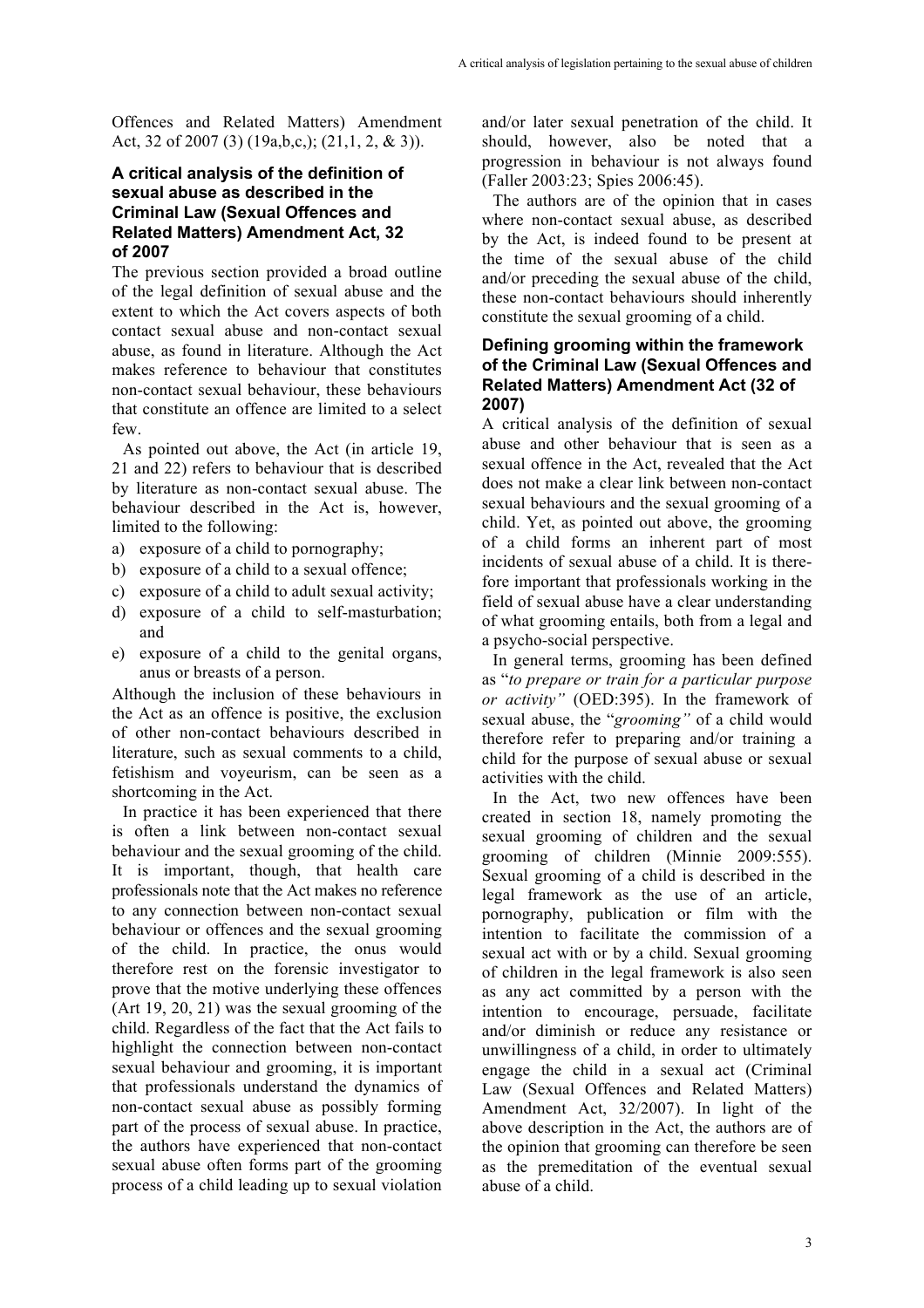The inclusion of the offence of sexual grooming of a child in the Act begins to acknowledge the important role grooming plays in the sexual abuse of children (Minnie 2009:545), but the authors are of the opinion that the Act does not take into account the full impact that grooming has on the child. The limitations of the Act with regard to grooming will be highlighted in the next paragraph.

#### **A critical analysis of the definition of grooming as described in the Criminal Law (Sexual Offences and Related Matters) Amendment Act (32 of 2007)**

According to the authors, the term *grooming* can be used to describe the perpetrator's actions during the preparatory stage of sexual abuse. Although the inclusion of sexual grooming in current legislation is a huge step in the right direction, current definitions of grooming fail to connect non-contact sexual behaviours (*the offence of compelling or causing a child to witness pornography, a sexual offence, sexual act or self-masturbation*) with the possible grooming of a child. The authors are of the opinion that where these non-contact sexual behaviours were present prior to and/or during the sexual abuse of the child, the Act should make include provision that these behaviours inherently be seen as constituting the sexual grooming of a child. Because the Act fails to do this, it is the responsibility of health care professions to illustrate to the court the progression in behaviour, in cases where it exists, and to highlight how in certain cases the presence of non-contact sexual behaviour can constitute the sexual grooming of the child.

Another shortcoming in the Act pertaining to the sexual grooming of a child relates to the question of premeditation. The Act does not clearly state whether the sexual grooming of a child is seen as premeditation leading to the eventual sexual violation and/or penetration of the child. Yet, where the sexual grooming of a child has been present prior to the eventual sexual violation and/or penetration of a child, it should be seen as premeditation. The very essence of the definition of grooming, both in psycho-social and legal terms, suggests the presence of premeditation. As grooming is not described by the Act as indicative of premeditation, the question that arises is whether the sexual grooming of a child is considered by the court as aggravating circumstances when a person is found guilty of sexual violation and/or penetration of a child.

According to Minnie (2009:555), the Act is limited in the scope of behaviours that are regarded as grooming, and various behaviours which have been recognised by practitioners and academics as grooming, are not included in the provisions of section 18 (2) of the Act. The grooming process of the child is furthermore not limited to the sexual grooming of the child, as referred to in a legal definition, but also includes the emotional grooming, or establishing of an emotionally rewarding relationship with the child. Although this is a difficult aspect to address in the legal framework, legislation fails to consider that offenders may groom a child not only sexually but also emotionally. In some cases, grooming is an even more extensive process which is not limited to the sexual and emotional grooming of the child but which also includes the grooming of the child's parents and even the broader community. Grooming of the child's parents or primary caretakers and the broader community is often done with the intention to diminish or reduce the parents' or the community's resistance, in an effort to ultimately engage the child in a sexual act (Hollely & Minnie 2008:2; McAlinden 2006:339; Minnie 2009:556).

Although the Act makes provision for the sexual grooming of a child as a sexual offence, it includes various stipulations that apparently disregard the effect of grooming on a victim. An example of this is the age of consent, which is 18, except where consensual sexual acts are described. Where consensual sexual acts are described, the age of consent is between 12 and 16. Children under the age of 12 are thus deemed by the Act as being incapable of consenting to any act of sexual penetration and/or sexual violation (Minnie 2009:545).

The Act determines that where a child over the age of 12 consents to a sexual act, the perpetrator of such an act will be guilty of a consensual sexual act. This is interpreted as a less serious offence and therefore a lesser sentence will be applicable. The question that arises, then, is whether only children under the age of 12 are susceptible to grooming, bearing in mind that if a child of 12 years or older has been exposed to an emotional and sexual grooming process, that child's ability to give consent to a sexual act would surely be affected. Health care professionals need to take note that where a child has been exposed to sexual grooming, regardless of their age, it is the responsibility of that professional to highlight the impact of the grooming process on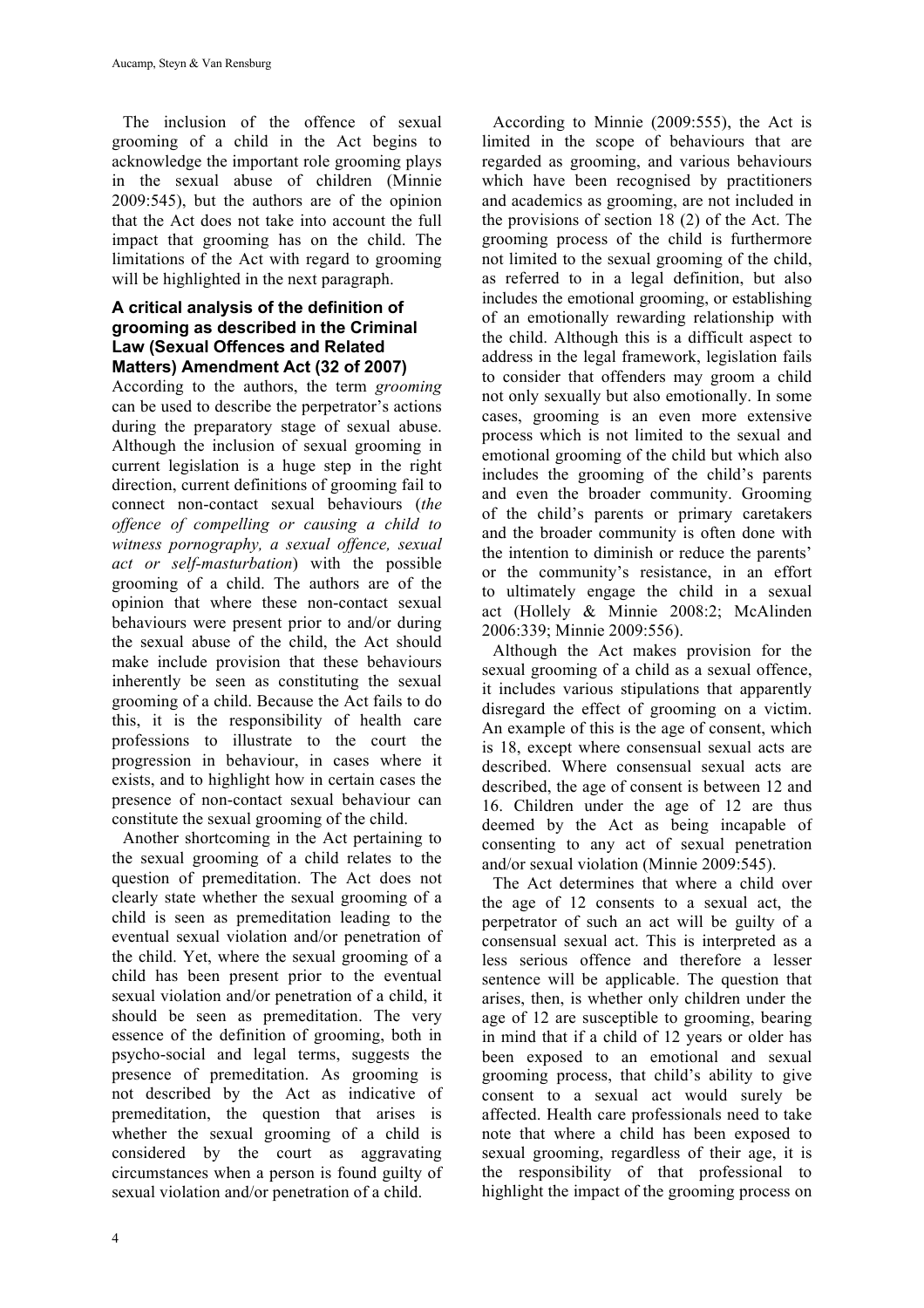the child's ability to give consent to the court.

As pointed out above, the Act places much emphasis on the age of consent. A further question that therefore arises is whether age alone plays a role in determining whether or not a child can give consent to a sexual act. Factors that influence the ability of a child to give consent will be discussed more in-depth in the section to follow.

#### **The issue of consent as covered by the Criminal Law (Sexual Offences and Related Matters) Amendment Act, 32 of 2007**

Section 1(2) of the Act defines the term *consent* as follows: "*consent means voluntary or uncoerced agreement".* The issue of consent is further addressed by the Act by excluding children under the age of 12 from being able to give consent to an act of sexual violation and/or sexual penetration, in that section  $(1)(3)(d)$ includes children under the age of 12 in the group who is considered to be incapable of appreciating the nature of a sexual act (Minnie 2009:545).

The Act further determines that the sexual exploiting of children (section 17) and the exposure of a child to pornography (section 19) constitute offences, regardless of whether or not a child has consented to these acts. Minnie (2009:544) points out that the practical implication of this is that a person charged with any of these offences will not be able to raise consent as a valid defence.

However, the Act does not allow the same provisions where a child is compelled or in some way caused to witness sexual offences, sexual acts or self-masturbation of the perpetrator while the child is observing. Hence, a valid defence in these cases could rest on the fact that a child consented to witnessing these acts. It is therefore necessary to take a more critical look at the issue of consent.

#### **Critical analysis of the issue of consent**

In the authors' opinion, the definition in the Act of a mentally disabled person provides good guidelines for when a person is able to provide consent – unfortunately, in the Act these defining factors only apply to cases where mentally disabled people are involved. In the Act, the ability of a child to give consent is determined solely by the age of the child, whiles other factors that play a role in the child's ability to consent, are not taken into account. Factors like the child's level of

maturation, the impact and role of grooming and the difference in power and status between the offender and the child, for example, are not taken into account by the Act.

It is important that health care professionals dealing with cases of alleged sexual abuse have knowledge of and insight into the dynamics of abuse, so that they may understand that age alone cannot determine ability to give consent. In a case of sexually abusive behaviour where there is a difference in status between the perpetrator and the child, the question that immediately arises is whether a child is able to give informed consent for an action of which he/she has inferior knowledge to a person who is older, wiser, bigger and in an authority position over him/her (Delany 2005:3; Spies 2006:44).

Zabow and Kaliski (2006:371) highlight four elements that are considered as central to a person's ability to give consent. These elements include:

- competence;
- voluntariness;
- full disclosure of information; and
- the possibility to withdraw consent.

Competence of decision-making requires an assessment of the person's understanding and capacity to make decisions regarding the situation at hand (Zabow & Kaliski 2006:371). According to the authors, the child's capability to understand what he/she is consenting to is undermined not just by age but also by the grooming process as well as the fact that the perpetrator does not fully disclose all information as to what the sexual abuse entails. Zabow and Kaliski (2006:373) explain that consent goes hand in hand with the disclosure of information: "*No-one can make a reasonable decision without being provided with all the relevant information about the procedure or process to which he or she will be consenting to*."

Therefore, situations where children give consent, agree to cooperate, or even willingly and actively participate, are still abusive. Although this aspect is covered by the Act in as far as it acknowledges that certain sexual acts are considered as an offence (sections 17 & 19), regardless of whether the child did give consent, very few of these behaviours are unconstrained by the issue of consent. For example, it is unclear why exposing a child to pornography is treated as an offence, regardless of whether the child gave consent; while in acts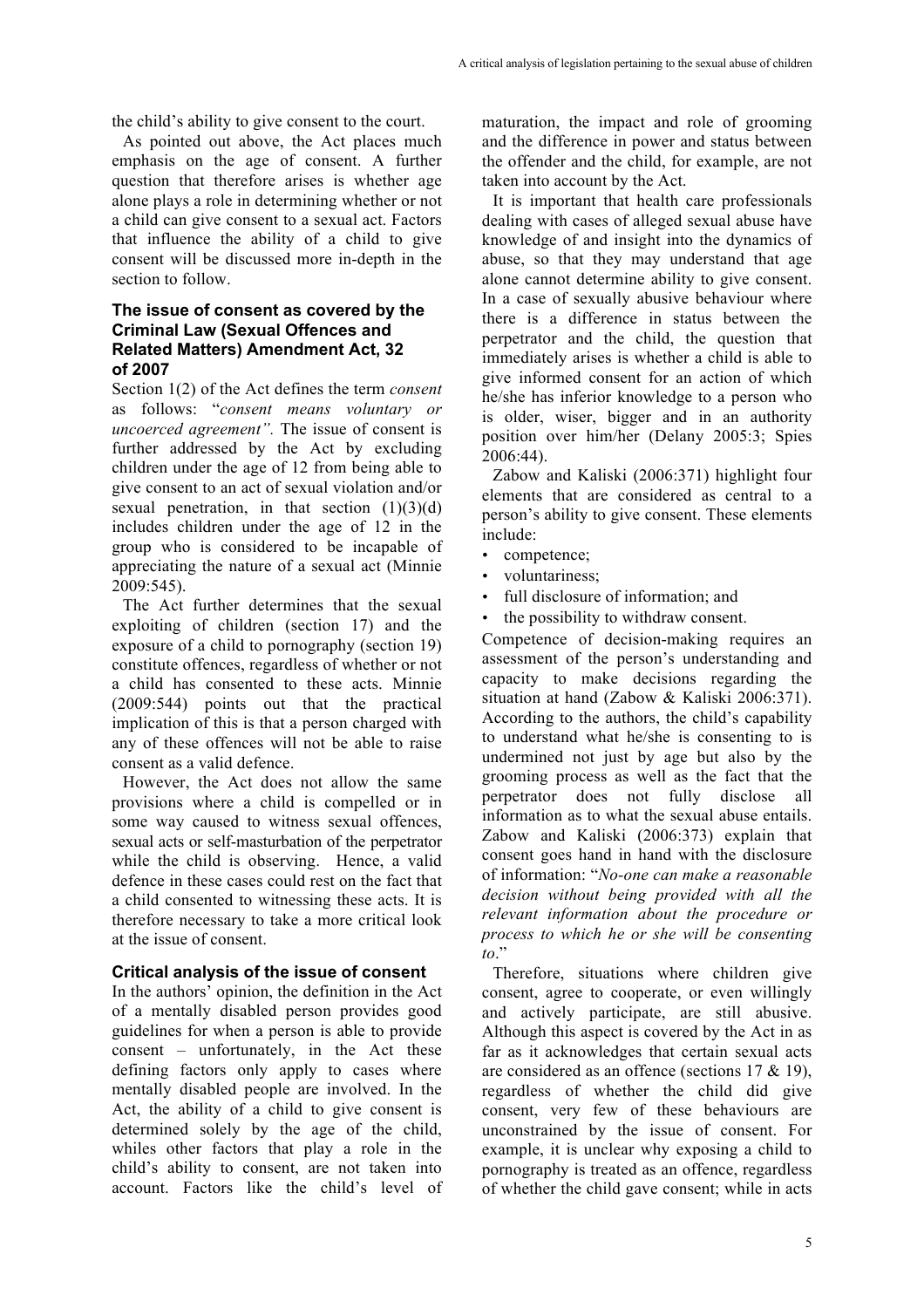such as exposing a child to sexual offences, sexual acts or self-masturbation, consent is accepted as a viable defence. The Act is not consistent in this respect, because a child, who is regarded as unable to consent to being exposed to pornography, should also be deemed unable to consent to witness sexual acts.

It is the opinion of the authors that health care professionals working in the field of sexual abuse should be knowledgeable not only about the legal parameters defining consent but also about those factors that have an influence on a child's ability to give consent. As indicated in the above discussion, the legal parameters defining consent are limited; but regardless of whether a child has given consent to a sexual act or not, it is important to note the professional's obligation to report sexual acts with a child to authorities.

#### **Provisions in the Criminal Law (Sexual Offences and Related Matters) Amendment Act, 32 of 2007 in terms of the obligations to report commissions of sexual offences against children**

Within the general provisions of the Act, sections 54  $(1)(2)$ , reference is made to the obligation of any person to report knowledge that a sexual offence has been committed against a child. The failure to report such knowledge is treated as an offence that can lead to either imprisonment or a fine. In terms of the reporting of knowledge, suspicion or reasonable belief that a sexual offence has been committed against a mentally disabled person, section 54(2)(c) further determines that if a person reports such suspicions and/or reasonable belief in good faith, that person shall not be liable in terms of any civil or criminal proceedings for making such a report.

In section 54, however, a clear distinction is made between section 54(1) pertaining to children and section 54(2) pertaining to a person who is mentally disabled. With regard to section 54(1), referring to children, the Act limits the obligation of reporting to *knowledge*  that a sexual offence has been committed. Section 54(2), pertaining to a mentally disabled person, makes provision for not only the reporting of knowledge but also the obligation to report any reasonable belief and/or suspicion that a sexual offence has been committed. A clear distinction is also made in terms of the civil or criminal liability of reporting information pertaining to sexual abuse in the case of a child, as opposed to a person with

mental disabilities. The question that arises is why this clear distinction is made between children and persons with mental disabilities.

#### **A critical analysis of the obligations stipulated in the Criminal Law (Sexual Offences and Related Matters) Amendment Act, 32 of 2007 to report commissions of sexual offences against children**

A distinct differentiation is made in the Act between a child and a person with mental disability, specifically in terms of the general provisions of the Act on the obligation to report sexual offences against children and in terms of civil and criminal liability when someone fails to report these matters. In the sections to follow, each of these aspects will be critically analysed.

The Act clearly states that in the case of children, professionals and members of the public are only obligated to report *knowledge* of sexual abuse. Yet, in the case of a person with mental disabilities, the Act specifies that *knowledge*, *suspicions* and/or *reasonable belief* that a mentally disabled person is being sexually abused, should be reported to authorities (Criminal Law (Sexual Offences and Related Matters) Amendment Act, 32 of 2007). Often, professionals and/or members of the public only have a suspicion or a reasonable belief that a child is being sexually abused, although no concrete knowledge exists. Yet, within the general guidelines of the Act, neither professionals nor members of the public are in these cases obliged to report the matter.

By differentiating between a child and a mentally disabled person in terms of the public's obligation to report suspicions or a reasonable belief that a child is being abused, the dynamics of sexual abuse such as grooming and the child's ability to give consent are disregarded. Although it is acknowledged that there is a difference between a child and a mentally disabled person, the definition of a mentally disabled person in the Act should surely also apply to children when the dynamics of sexual abuse are taken into account.

In chapter one of the Act, a mentally disabled person is defined as "*a person affected by any mental disability, including any disorder or disability of the mind to the extent that he or she at the time of the alleged commission of the offence in question was:*

a) able to appreciate the nature and reasonably foreseeable consequences of such an act,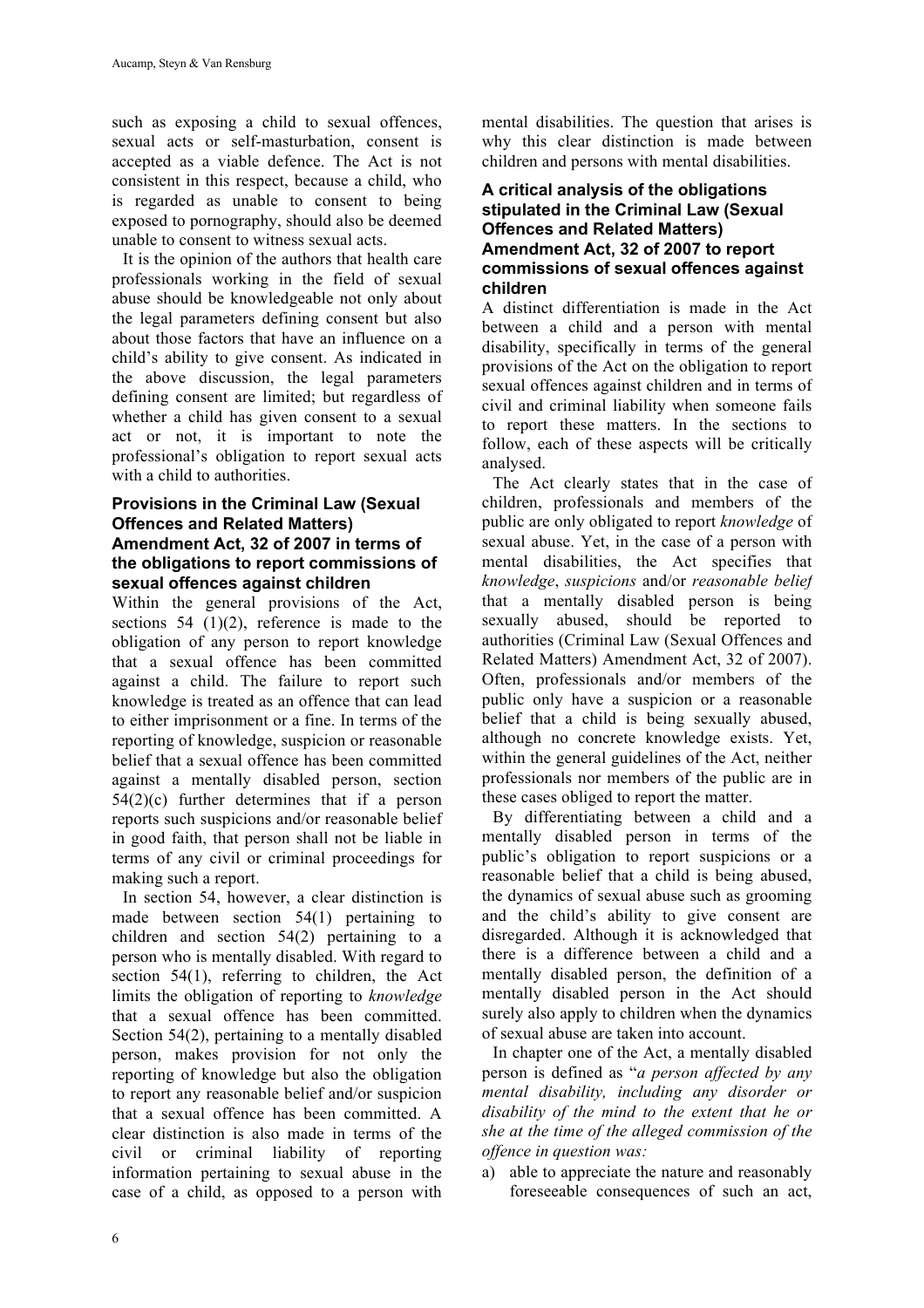but unable to act in accordance with that appreciation;

- b) unable to resist the commission of any such act; or
- c) unable to communicate his or her unwillingness to participate in any such act".

In view of the above definition of a mentally disabled person, the authors are of the opinion that children  $-$  due to their age and cognitive capabilities – are often also incapable to appreciate the nature and foreseeable consequences of a sexual act. The Act indirectly addresses the child's inability to consent to a sexual act, by stating that children under the age of 12 are incapable of understanding the nature of sexual activities and are therefore incapable of consenting to any act of sexual violation and/or penetration (Minnie 2009:545). Yet, despite this recognition, children are still being placed in a disadvantaged position because the public is not obliged to report suspicions of a child being sexually abused.

The protection that the Act provides against civil or criminal liability of a person who in good faith reports suspicions of and/or reasonable belief of sexual abuse is, again, limited to cases involving persons with a mental disability. In the experience of the authors in private practice, however, people are often hesitant to report suspicions of sexual abuse, as they fear civil proceedings against them by the alleged perpetrator. This concern is now being addressed by the Act in terms of the mentally disabled person and the Act will hopefully provide the public with the necessary assurance that they cannot be held liable for acting in what they believe is the best interest of a mentally disabled person. However, this protection remains limited to cases where the victim is mentally disabled – the Act does not provide the assurance that people reporting suspicions and/or knowledge of sexual abuse of a child cannot be held liable in terms of civil or criminal proceedings. It therefore needs to be established why this clear distinction is made between children and people with mental disabilities.

### **Other shortcomings in the Criminal Law (Sexual Offences and Related Matters) Amendment Act, 32 of 2007 that have relevance for the health care professional working in the field of sexual abuse**

Other shortcomings in the Act that is relevant for the professional working with children, who

have been sexually abused, include a lack of clearer definitions of certain terminology in the Act. The first term that is not clearly defined, relates to the obligation to report *knowledge* of sexual abuse. Above, it was explained that members of the public as well as professionals are under a legal obligation to report knowledge of sexual abuse of a child. Yet, it is not clear what constitutes knowledge of sexual abuse. The Act provides no definition or guidelines to the public or the professional about when information can be considered as knowledge of sexual abuse. In general terms, knowledge is defined as "*The sum of what is known. An awareness gained by experience of a fact or situation"* (OED:500). In the authors' opinion, knowledge of sexual abuse would include a verbal disclosure made by a child to another person and/or professional as well as a positive medical exam that confirm sexual abuse. Unfortunately, verbal disclosures as well as positive medical exams are often not present in cases of sexual abuse, and this leaves many children vulnerable to further abuse. It is therefore of the utmost importance that a clearer guideline is set for health care practitioners in terms of when a case should be reported to the authorities.

The second term in the Act that is not clearly defined relates to when a person is deemed to be a perpetrator. The Act refers to a perpetrator as "*a person who commits certain acts deemed as an offence within the act*", but no clear definition is provided of the terminology "person" in terms of age and/or other defining factors. The only reference to age is made under the general provision of the Act, where it is described that where both the accused parties who are consenting to sexual violation, are children, the age difference between them may not exceed two years.

Where both the perpetrator and the child are minor children, factors such as the motivation and/or intent of the alleged perpetrator should be taken into account when a child is considered as a perpetrator. In the experience of the authors, young children who have been sexually abused often involve other children (with or without a two year age difference) in sexual acts that can be considered abusive, although in such cases it is often not the intent of the *"perpetrator*" to abuse. Rather, an abused child's repeating of sexual abusive acts with others is intended to make sense of the own abusive experience, and/or an attempt to gain a sense of control over a situation in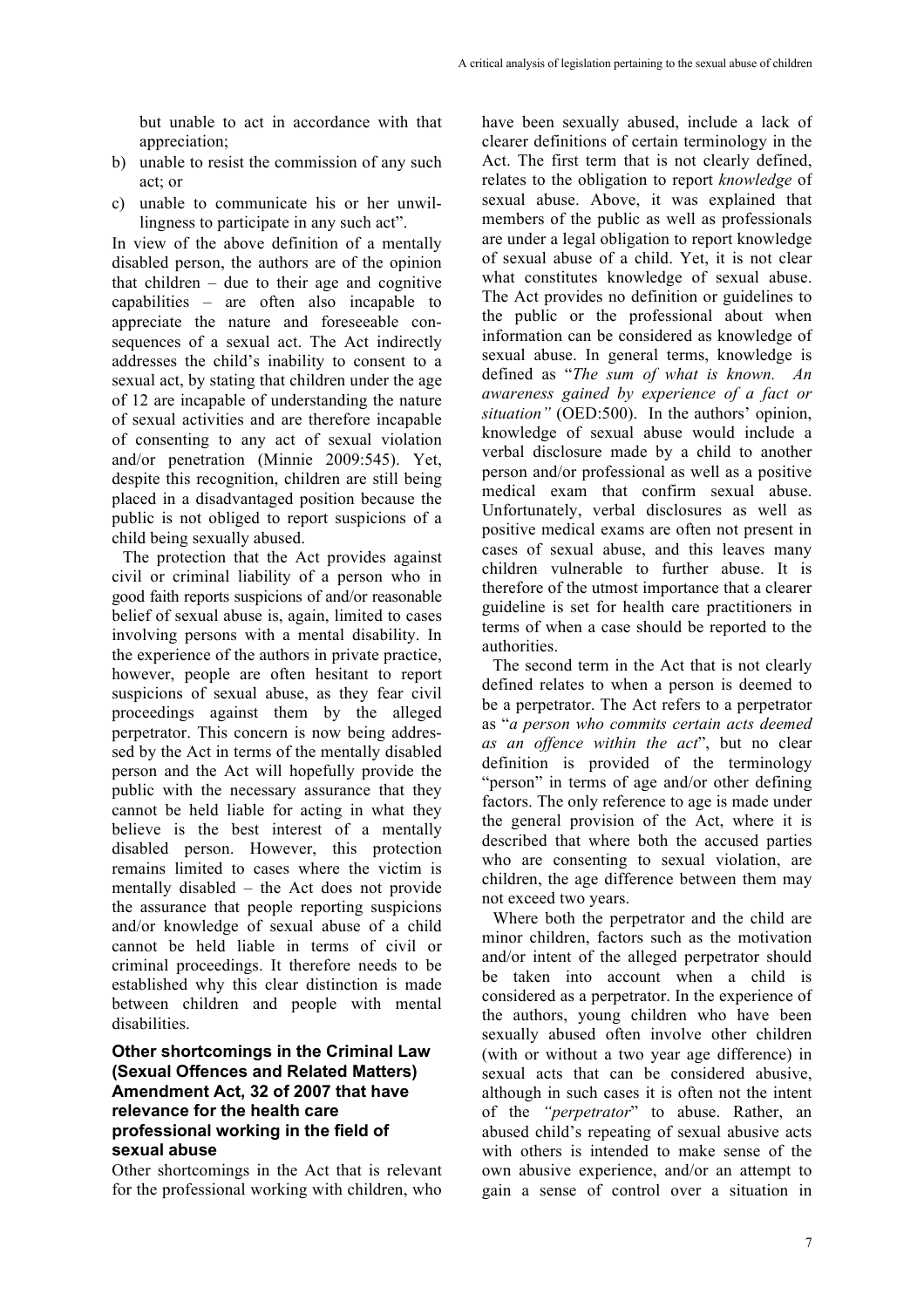which the abused child had no power and control (Potgieter 2000:22; Ryan 2000:43;). The motivation and/or intent of the perpetrator as a factor for determining whether an act should be considered as abusive or not, poses various difficulties. The first and possibly the most difficult aspect in this regard are proving the motive of a perpetrator. Nonetheless, the authors are of the opinion that intent should be considered, especially where acts of sexual violation among children are concerned. Clearer guidelines in the Act about when sexual violation among children should be regarded as a criminal offence could provide professionals with the necessary guidelines to determine when these incidents should be reported criminally.

Minnie (2009:543) concludes that the objectives of the Act are to enact all matters relating to sexual offences in a single statute, to criminalise all forms of sexual abuse or sexual exploitation and to expand or extend statutory sexual offences. The new Criminal Law (Sexual Offences and Related Matters) Amendment Act, 32 of 2007, is a vast improvement on the common law offences and previous Sexual Offence Act, 23 of 1957, and it succeeds in its attempt to address all matters relating to sexual offences in a single statute. Nevertheless, there are still areas in the Act that fail to address the specific vulnerabilities of children in the sexual sphere.

Complementary to the Act are the sections of the new Children's Act, 38 of 2005, pertaining to sexual offences against children. The sections of the new Children's Act, 38 of 2005, pertaining to sexual abuse and complementary to Criminal Law (Sexual Offences and Related Matters) Amendment Act, 32 of 2007, will be discussed in the section to follow.

#### **CRITICAL ANALYSIS OF THE SECTIONS IN THE CHILDREN'S ACT, 38 OF 2005, THAT COMPLEMENT THE SEXUAL CRIMINAL LAW (SEXUAL OFFENCES AND RELATED MATTERS) AMENDMENT ACT, 32 OF 2007**

The object of the Children's Act, 38 of 2005, is to give effect to certain rights of children and to set out principles relating to the care and protection of children. The Children's Act, if implemented correctly, will provide children in South Africa with the legal framework that will safeguard them against violation of their human rights and that will promote their overall wellbeing and safety (Kassan & Mahery 2009:185).

In the Children's Act, the provisions pertaining to the reporting of sexual abuse of children may be regarded as complementary to the Criminal Law (Sexual Offences and Related Matters) Amendment Act, 32 of 2007. As pointed out above, one of the weaknesses of the latter Act is that the compulsory reporting of a sexual offence against children is limited to the reporting of *knowledge* of sexual abuse. Section 42(1) of the Children's Act, 38 of 2005, and section 110(1) of the Criminal Law (Sexual Offences and Related Matters) Amendment Act, 32 of 2007, are complementary to these provisions in the latter Act and determine that certain individuals are obliged to report the sexual abuse of a child.

In these sections of the Children's Act, 38 of 2005, as well as the Criminal Law (Sexual Offences and Related Matters) Amendment Act, 32 of 2007, there is an obligation on a person (both professionals and members of the general public) who:

a) On reasonable grounds conclude that a child has been sexually abused (Criminal Law (Sexual Offences and Related Matters) Amendment Act, 32 of 2007 (110)(1)); and/or

b) Deals with a child in circumstances that gives rise to the suspicion that a child is being abused (Children's Act, 38 of 2005), to report such conclusions and/or suspicions.

According to Kassan and Mahery (2009:222), in order for a person to conclude that a child has been sexually abused, reasonable grounds would include more than mere suspicion, but rather several factors must be present that justify the conclusion of possible abuse. The Children's Act, 38 of 2005, therefore provides the necessary provisions to enable professions and others to report suspicions of sexual abuse, although the Children's Act is not very clear on what the factors justifying these suspicions would be. The authors are, however, of the opinion that a constellation of factors – such as behaviour symptoms, including sexualised behaviour, a child playing out age-inappropriate sexual knowledge, as well as tentative disclosures of abuse and possible hearsay evidence by a third party – when seen together, could justly be considered as suspicions of possible abuse that should be reported.

## **CONCLUSIONS AND RECOMMENDATIONS**

The Criminal Law (Sexual Offences and Related Matters) Amendment Act, 32 of 2007,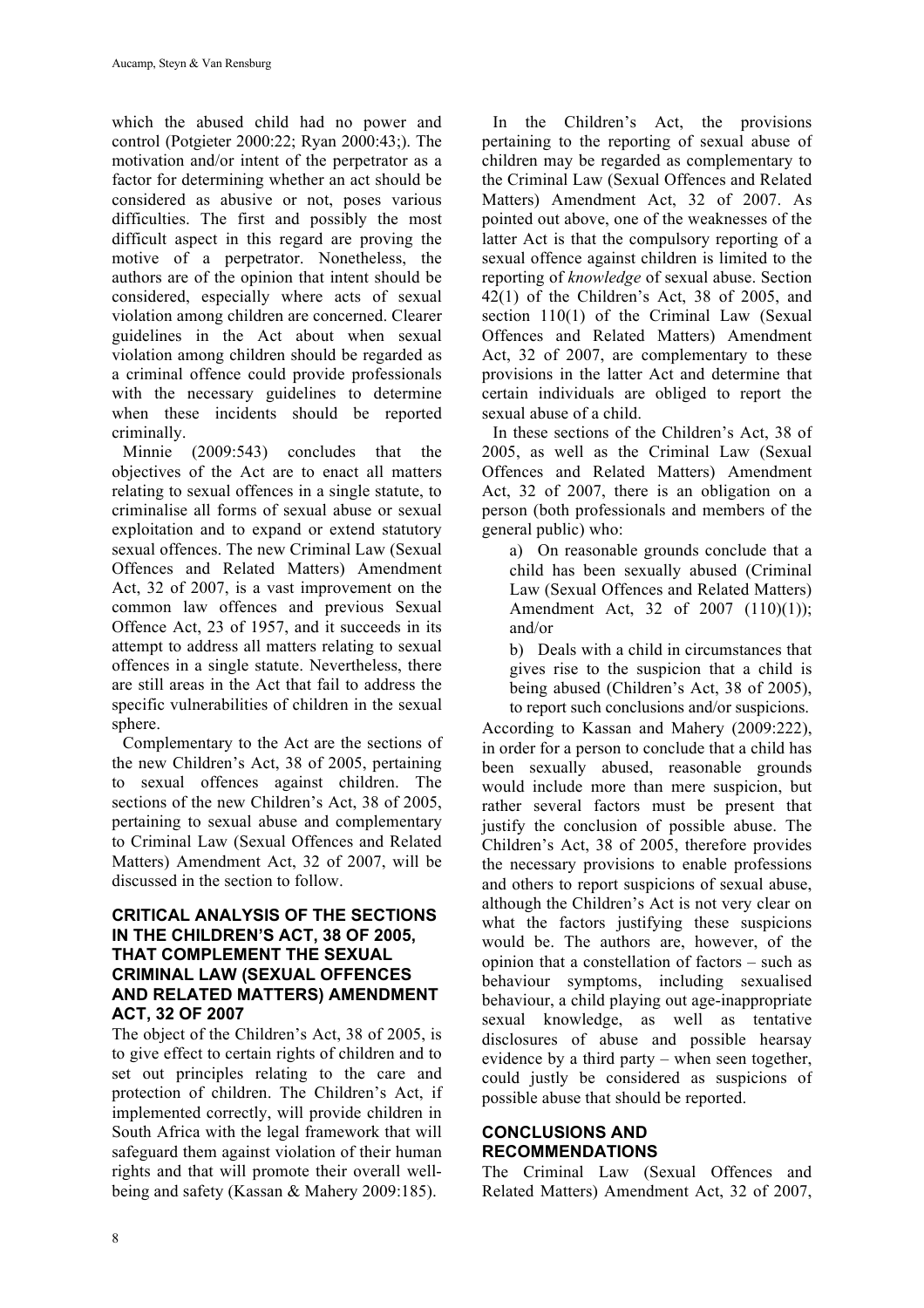represents a huge step in the right direction in terms of protecting children against sexual abuse and enabling the judicial system to effectively prosecute sexual offenders. There are, however, several shortcomings in the Act that need to be addressed. These shortcomings are summarised below:

- A clearer and broader definition is necessary of non-contact sexual behaviours that form part of sexual abuse.
- Non-contact sexual behaviours need to be clearly linked to grooming and in the event where these behaviours formed a part of the abusive experience, the presence of these acts should constitute grooming.
- The elements defining a mentally disabled person in the Act, with regard to their inability to give consent, should also apply to children in cases of sexual abuse, by taking into account the effect of grooming and the dynamics of sexual abuse.
- The issue of consent, as covered by the Act in terms of what a child under the legal age can consent to, should be broadened to include not only the exposure of a child to pornography but also the exposure of a child to sexual offences, sexual acts or selfmasturbation by the perpetrator while the child is observing.
- The same obligation that rests upon any person to report suspicions of abuse of a mentally disabled person should also apply with regard to suspicions of abuse of a child. This implies that anyone who reports suspicions of abuse of a child in good faith must be protected by the Act against civil or criminal liability.
- Clearer guidelines in the Act about when sexual violation among children is considered as a criminal offence could provide professionals with the necessary guidelines in terms of when these incidents should be reported criminally.

The critical analysis of various aspects of

legislation pertaining to sexual abuse made it clear that the professional working in the field of sexual abuse is tasked with a very big responsibility. In light of the shortcomings of legislation, the authors would like to highlight the following responsibilities of professionals in the field:

- It is the responsibility of health care professionals to equip themselves with extensive knowledge, not only pertaining to the relevant legislation in case of alleged sexual abuse, but also pertaining to the dynamics of abuse.
- Health care professionals have a responsibility to educate the courts on how the presence of non-contact sexual behaviour can in certain cases constitute the sexual grooming of the child, as well as on the possible impact of grooming on a child.
- It is the opinion of the authors that health care professionals working in the field of sexual abuse should be knowledgeable not only about the legal parameters defining consent but also about those factors that have an influence on a child's ability to give consent.
- The Criminal Law (Sexual Offences and Related Matters) Amendment Act, 32 of 2007, as well as the Children's Act, 38 of 2005, place a legal obligation on professionals and members of the public to report knowledge of sexual abuse, as well as a reasonable belief and/or suspicions of sexual abuse, where such a belief or suspicion is based on a constellation of various factors.

Health care professionals should not only be knowledgeable about legislation relevant to sexual abuse, but should also be aware of the shortcomings in legislation, so that they can take the responsibility to act in the best interest of the child – either by promptly reporting matters of alleged sexual abuse or by speaking on behalf of children, educating the court and others where legislation falls short.

## **REFERENCES**

ACTS **see** SOUTH AFRICA.

- Durbin, J. 1998. *Play therapy and its effectiveness with sexually abused preschool children*. Long Beach: California State University. (Thesis – MA Social Work).
- Delany, A. 2005. *Child Sexual Abuse and Exploitation in South Africa*. CASE: Braamfontein.
- Faller, KC. 2003. *Understanding and Assessing Child Sexual Maltreatment*. 2<sup>nd</sup> ed. London: Sage Publications.

Hollely, K & Minnie, D. 2008. The games people play with children: case studies of the grooming